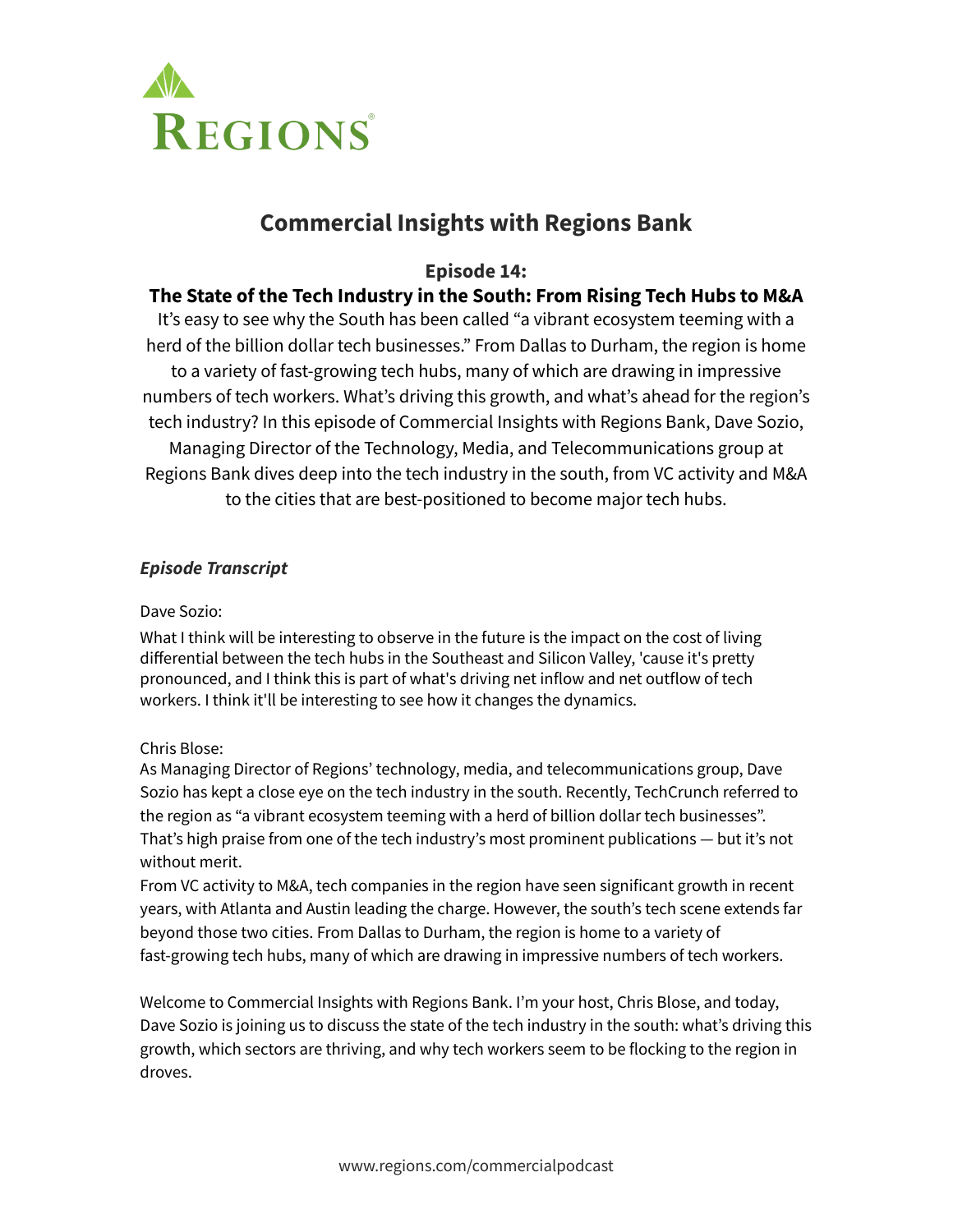

Chris Blose: Dave, thank you so much for joining us today on this episode.

Dave Sozio: Yes, Chris, I'm glad to be here. Thanks for having me.

#### Chris Blose:

So, Dave, you and your team are obviously involved greatly with companies that are in the tech sector down in the Southeast. And so I'm curious, from your perspective, are there specific sectors in tech that seem to thrive in the Southeast?

#### Dave Sozio:

It's really a robust and kinda growing and varied sector, and the businesses thrive in some ways based upon the cities that they're in. So for instance, Atlanta is very much of a financial technology and payments hub. It's known as Transaction Alley, and it's really kind of been at the center of a long term shift from paper-based transactions to digital transactions. Then you have, for instance the research triangle in North Carolina, the Raleigh-Durham-Chapel Hill area. It's a major hub for bio and medical technology, and it's got a strong support system with all of the universities and research centers that are there. Nashville, Tennessee is another example, which is also a major hub for healthcare technology. And then you have Huntsville, Alabama, which is a little bit different and unique, but the tech presence there is really focused on supporting the Department of Defense activities and different US Federal Government activities in the area.

#### Chris Blose:

Well, I think that's interesting that they're geography-centric. So, you know, what are the factors that have contributed to Atlanta being a hub for financial technology, for example. What are the factors that make a hub kinda spring up around one particular industry or type of technology?

#### Dave Sozio:

So basically the foundations for the rise of financial technology and payments technology in Atlanta, you can trace them back to two circumstances from the 1980s. One was, there was legislation passed in Georgia that made it a more favorable place to host credit card operations. And two, there was the advent of more favorable laws in North Carolina which attracted more bank headquarters to North Carolina. And ultimately what it did is, it left Atlanta with a surplus of seasoned banking executives. And this was always a common theme of how some of these tech hubs develop, it really is around the talent pool. So that was a big contributing factor. And then with that, there developed within the Atlanta region, a number of what became fairly large FinTech players. Since then, it continues to attract the talent pool to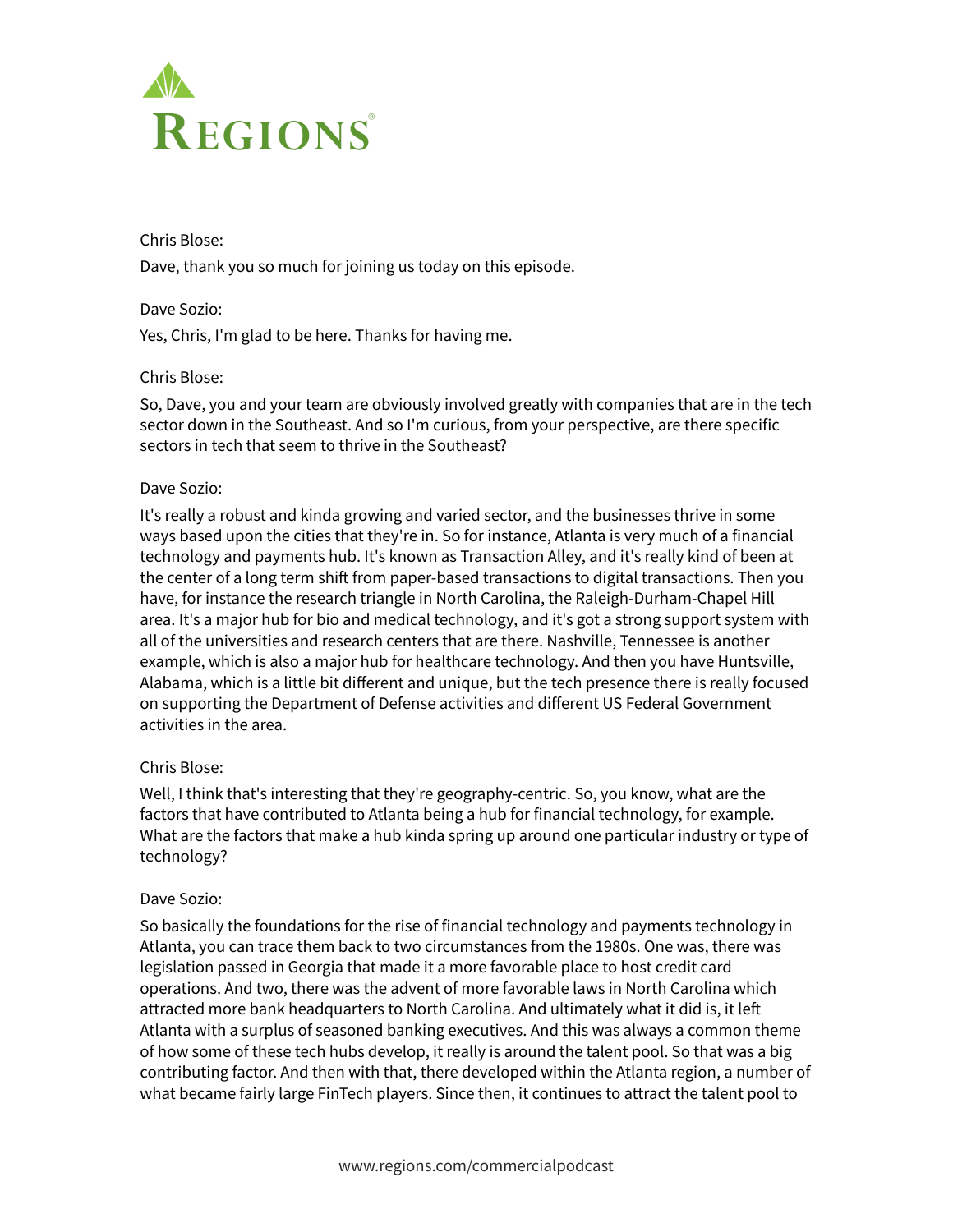

Atlanta. The other thing that feeds the talent pool in any place but Atlanta, for sure, are the presence of some top-notch educational institutions, right? So in Atlanta, you've got, you know, the likes of Georgia Tech and Emory. Not too far away, you've got Auburn and the University of Alabama. And you've got Spelman and Morehouse there. So a pool of young people, talent, engineering talent, technical talent, and that's really helped I think, to feed the development of the industry sorta from the ground up. But what also has happened in Atlanta now, like I said before is, it is not FinTech-centric only, it's much broader than that. I would say of the employment in Atlanta in the tech industry, probably 15% of it is FinTech-centric, but there's probably 275,000 tech workers in the Atlanta Metro region.

So there's a lot of other industry sectors there too, largely software and technology-enabled services and businesses like that. So what happened then from there that's made it much more diverse is just you always have either executives or people in the ranks that split off from the big company, they've got a good idea. They've got a good new market that they want to serve. And so now you've had a host of much smaller companies that have emerged as well. So that's Atlanta as a good example, but those themes of what drives the tech sector in a focused area are common across the board. And you've got other things too, like access to infrastructure and logistics, airports, things like that. And then of course, state and local, economic support, tax incentives, how friendly overall is the business climate, the tax environment. So an awful lot of ingredients go into it, but that's the case in Atlanta and I think it's the case in other places as well.

#### Chris Blose:

Well, I think it's noteworthy that you point out the talent factor as well 'cause I know, you know, you're talking about North Carolina, you're talking about healthcare and biomedicine and a lot of that is driven obviously by research. You're talking about Huntsville, you know, a lot of defense-related and government-related talent around there as well. But when you add all the factors together and you think about, you know, whether it's support, whether it's infrastructure, whether it's the way local policies are written, are there any other burgeoning cities that you see as maybe posing competition in becoming the next big tech hub?

#### Dave Sozio:

Yes, I do think there are, there's a number of interesting cities in the South and Southeast that might fit that description. Some of them might fly a bit below the radar and surprise people when I point them out. One example I would say would be Tampa. And within Tampa, one of the interesting things there is just looking at a LinkedIn, study of tech workers. In Tampa, they've had the sixth largest net migration or net inflow of tech workers of any of the major MSAs in the country. They have a favorable cost of living index when you compare them to other large MSAs, and they have a very favorable overall living environment. There are some universities in the area as well that are helping to support its growth. So over time, I could see Tampa develop more significantly.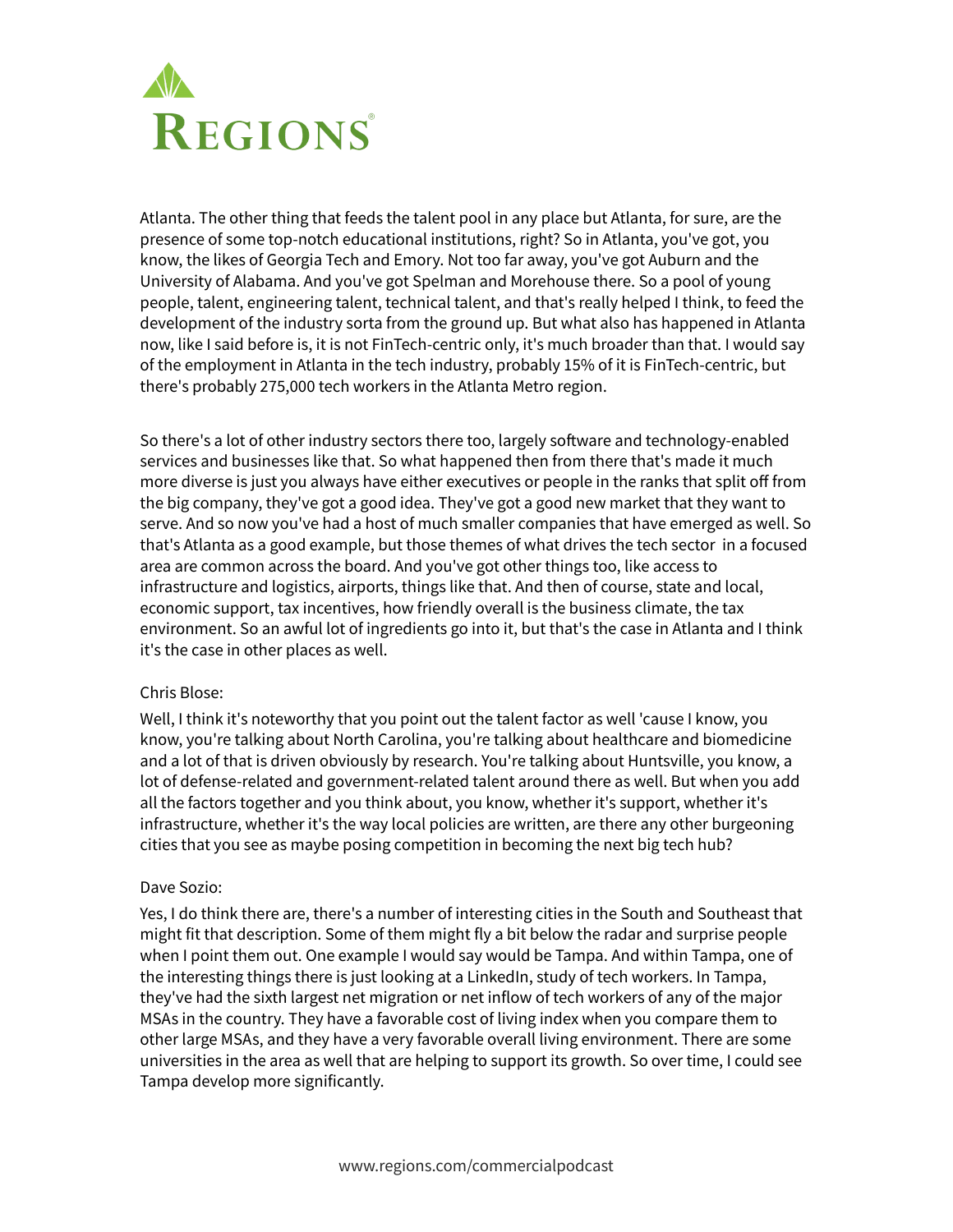

Charlotte's an interesting one. I happen to live in Charlotte. And obviously Charlotte's a banking capital, but that has actually contributed to their rise as a tech hub. There's a talented labor pool that tech companies have found they can pull from in Charlotte. There's good access to capital with banks and the financial services industry that's around in Charlotte. And after the financial crash in 2008, Charlotte has evolved into a much more diverse economy that includes a lot of tech presence. Charlotte happens to have the third highest inflow of tech workers for all those MSAs that I was referencing before with the LinkedIn study. And they also have the second best cost of living index for those same MSAs. And there's really emerged the presence of some pretty large notable fast-growing tech companies in the area. I won't necessarily go through and name them one by one, but there's a new company that will be going public that has filed for an IPO that's really a financial and payments technology, a B2B company. There's a publicly traded marketplace exchange company that is based in Charlotte. And there's a very large private equity-backed data and analytics company that is headquartered in Charlotte as well. So Charlotte's sort of an interesting case.

But what I would really say is the one city that has already made that breakout and it's really getting everyone's attention is Austin, Texas. And so Austin is known as Silicon Hills. Austin has actually the number one inflow of tech workers using that LinkedIn study that I've mentioned. The trends that are going on in Austin have manifested themselves in a number of big company headline announcements, moving of headquarters. The one that really I think is an attention getter is Oracle announcing that they were moving their headquarters from Silicon Valley to Austin in December of last year. So lots of high profile headline activity there. The cost of living in Austin is probably a little bit higher than some of the other Southeastern cities, but it still is well below that of San Francisco, New York, Boston, D.C. And Austin has a bunch of other ingredients that really I think have driven it to where it is, like top-tier educational institutions, you know, UT at Austin, SMU, Texas Tech, Texas A&M and a real diverse set of residents in Austin. And I would say Austin, and then Atlanta too, which we talked about before, probably have the greatest level of venture capital funding activity of any cities in the South or Southeast, with Austin exceeding Atlanta by a little bit.

I will point out though, even while there's increased flow of venture capital into companies in those two cities, it really does still pale in comparison to the activity both by dollars and number of deals, to the West Coast. But I would say Austin is really the one to be on the watch for.

#### Chris Blose:

So I think it's interesting, obviously the comparison to Silicon Valley keeps coming up. It's a natural comparison. So other than maybe the VC support, how does the tech industry in the Southeast compare with that traditional tech hub of Silicon Valley? What are the similarities, what are the differences?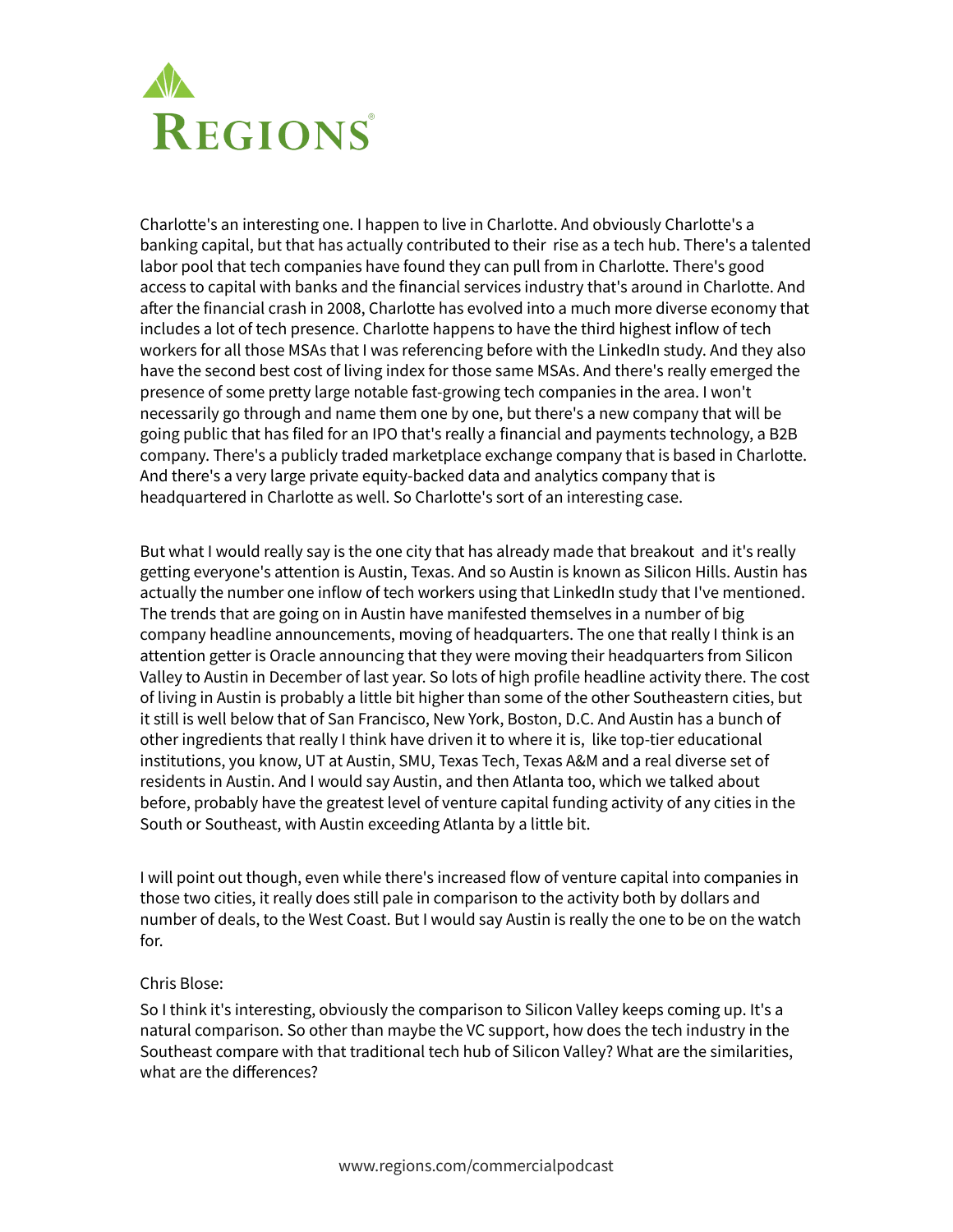

#### Dave Sozio:

There are just a greater number of startups in Silicon Valley than there are in the Southeast. And I think if you go to Silicon Valley, it's very, very broad-based across the whole tech ecosystem and there's a lot more people, entrepreneurs, startups, founders and that kinda thing on the ground. What I think will be interesting to observe in the future is the impact on the cost of living differential between the tech hubs in the Southeast and Silicon Valley, 'cause it's pretty pronounced. So if you were to look at sort of top 15 MSAs where there's a lot of tech activity, you would see that all of the most favorable ones from a cost of living standpoint are in the Southeast, and all of the most expensive ones are Silicon Valley, New York, Boston, Chicago, places like that. So over time, and I think this is part of what's driving net inflow and net outflow of tech workers, I think it'll be interesting to see how it changes the dynamics.

#### Chris Blose:

So I'm curious too, you know, you've talked about access to labor, obviously being one major factor, and also access to capital. So with the access to capital in mind, where are most of the investments in tech in the South coming from, and does that vary depending on how mature a tech hub is?

#### Dave Sozio:

It's really coming from all kinds of different sources and because technology is still very much a growth business and one of the biggest growth sectors in the whole economy, it attracts equity dollars, whether it's private equity, whether it's public equity, or whether it's venture capital.

### Chris Blose:

So, I'm curious, if I am an entrepreneur in the region or I am a current business owner or business decision maker in the region, what is the outlook for growth, for mergers, for acquisitions for the tech sector in the South right now?

#### Dave Sozio:

Sure. I would say it's very good as a general comment. Overall the secular, um, trends and the macro outlook are very good and, and those just are gonna drive opportunities for participants wherever they are located. When you look at things like spending expectations over the next five years, whether it's software or whether it's IT services or whether it's financial technology, those trends are very, very good depending upon what vertical, the five-year compounded annual growth rate's gonna be anywhere between 6% and 12%.

I would also say that COVID has really helped to further accelerate what was already going on, which is, digitization for all kinds of companies. It's really driven a huge growth in spending on all kinds of connectivity. So that's kind of the overall drivers. And then from an M&A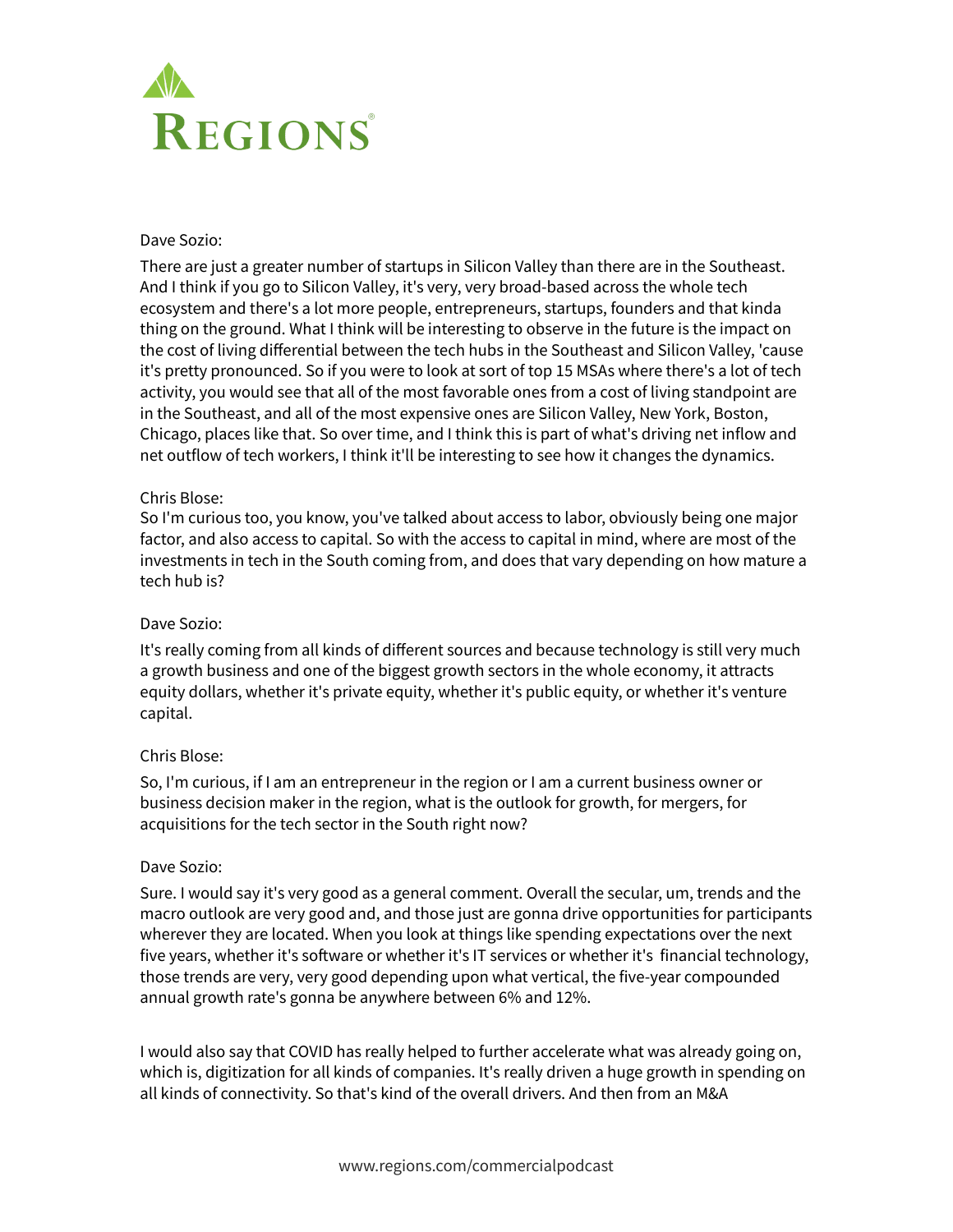

standpoint, you know, you can look at things like software M&A deal value or software, M&A by deal count and you would see that they're up significantly the last three sequential quarters, through Q1 of 21. There was a big fall-off in the second quarter of 2020 for obvious reasons, but really for the last three quarters of deal count and dollar value has gone up significantly for software, for FinTech. I think with FinTech, we'll continue to see consolidation at the top with the big players, but we'll also continue to see the development or emergence of lots of small companies. You know if you have a neat new idea, capital is out there to support your growth.

#### Chris Blose:

So in this robust environment, if I'm a founder or an entrepreneur in the region, what key takeaways can you offer me? What should I be watching for?

#### Dave Sozio:

So, I would say that valuations for businesses across the whole tech ecosystem are still near peaks generally, although those valuations have moderated a little bit recently. Valuations with public companies, those are gonna help drive valuations for M&A transactions and ultimately for smaller companies as well. So there's that. So, you're still looking at very attractive valuations if you're a seller. Like I said, they're at near peaks.

There's certainly a lot of uncertainty that's out there too that people have to be watchful for, and these are pretty well-known themes, I would say. But you know, obviously taxes are gonna have an impact on M&A activity and valuations. What's gonna happen, and this is of course tied to taxes, with spending by the federal government, the fiscal and monetary policy, and their impact on inflation, that's also gonna, drive valuations. So while on the one hand I would say the conditions are very good both from a, you know, secular trend standpoint, valuations are attractive, there's plenty of uncertainty too and if an owner is looking at either an exit strategy or looking for capital to help fuel a new initiative or something like that, it's probably a good time to act upon that now.

### Chris Blose:

Those are great takeaways. And, you know, despite any caveats, I would say, it sounds like it really is robust in the region right now, and people who are interested in tech would be wise to pay attention.

Dave Sozio: Absolutely.

Chris Blose:

Well, thank you so much, Dave, for joining us today, we really appreciate getting your perspective on this.